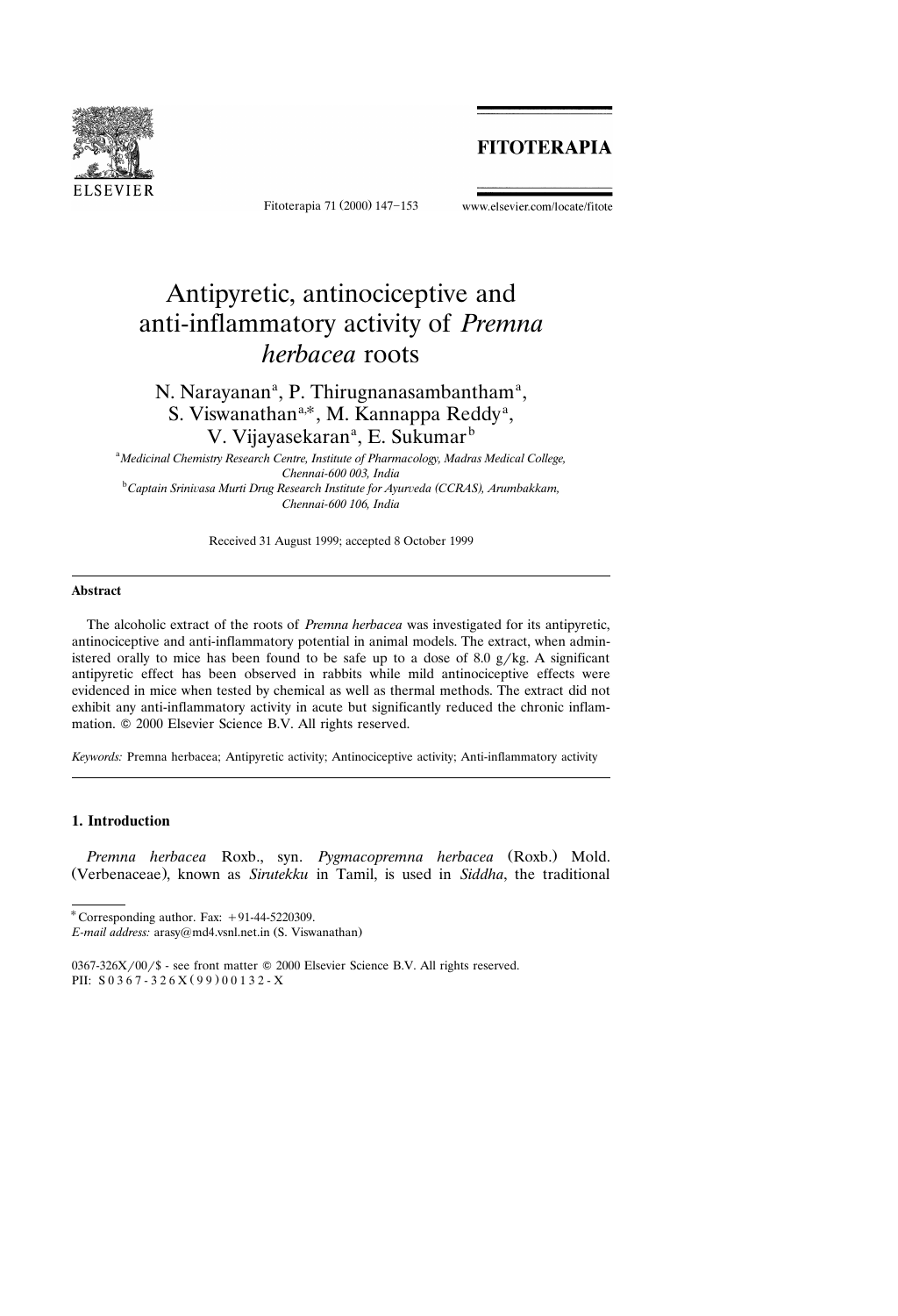system of medicine practised in south India. *Sirutekku* is claimed to be useful in treating fevers (including malarial fever), inflammation, rheumatism, respiratory disorders and as a sedative  $[1,2]$ . As there is no scientific evidence in support of these claims, the roots of this plant were subjected to pharmacological screening.

# **2. Experimental**

# *2.1. Plant material*

*P. herbacea* roots, collected in October 1996, procured from Thiruvananthapuram crude drug market (Kerala State) and identified by Dr V. Chelladurai, Survey of Medicinal Plants Unit (CCRAS, Govt of India), Palayamkottai, Tamil Nadu. A voucher specimen (Pharm  $No.15/96$ ) has been deposited in the herbarium of the Faculty of Pharmaceutical Sciences, Madras Medical College, Chennai.

# *2.2. Preparation of extract*

Shade dried and powdered root (2.8 kg) was extracted with EtOH at room temperature  $(72 h)$  and the extract was concentrated to obtain a semisolid residue (yield:  $7.07\%$ ). Phytochemical screening [3] gave a positive test for phenolics.

#### *2.3. Animals*

Swiss albino mice  $(20-25 \text{ g})$ , Wistar albino rats  $(150-200 \text{ g})$  and New Zealand rabbits  $(1.5-2.0 \text{ kg})$  of either sex maintained in the Animal Experimental Laboratory of Madras Medical College, under standard animal housing conditions (temperature 25  $\pm$  2°C, relative humidity 75  $\pm$  5% and 12-h light and dark cycle) were used for experiments. The animals had access to standard laboratory feed  $(M/s)$ . Hindustan Lever Ltd.) and water ad libitum.

# *2.4. Acute toxicity*

Mice were divided into five groups, each containing six animals. *P. herbacea* extract was administered orally at doses ranging from 0.5 to 8.0 g/kg following a standard method  $[4]$ . Animals were continuously observed for 2 h to detect changes in the autonomic or behavioural responses and then monitored for any mortality for the following 7 days. A group of animals treated with the vehicle  $(0.5\%$  carboxy methyl cellulose sodium served as control. Based on the results of preliminary toxicity testing, the doses of 100, 200 and 400 mg/kg were chosen for further experiments.

#### *2.5. Antipyretic acti*¨*ity*

The method of Brownlee  $[5]$  was used. Rabbits maintained in the laboratory for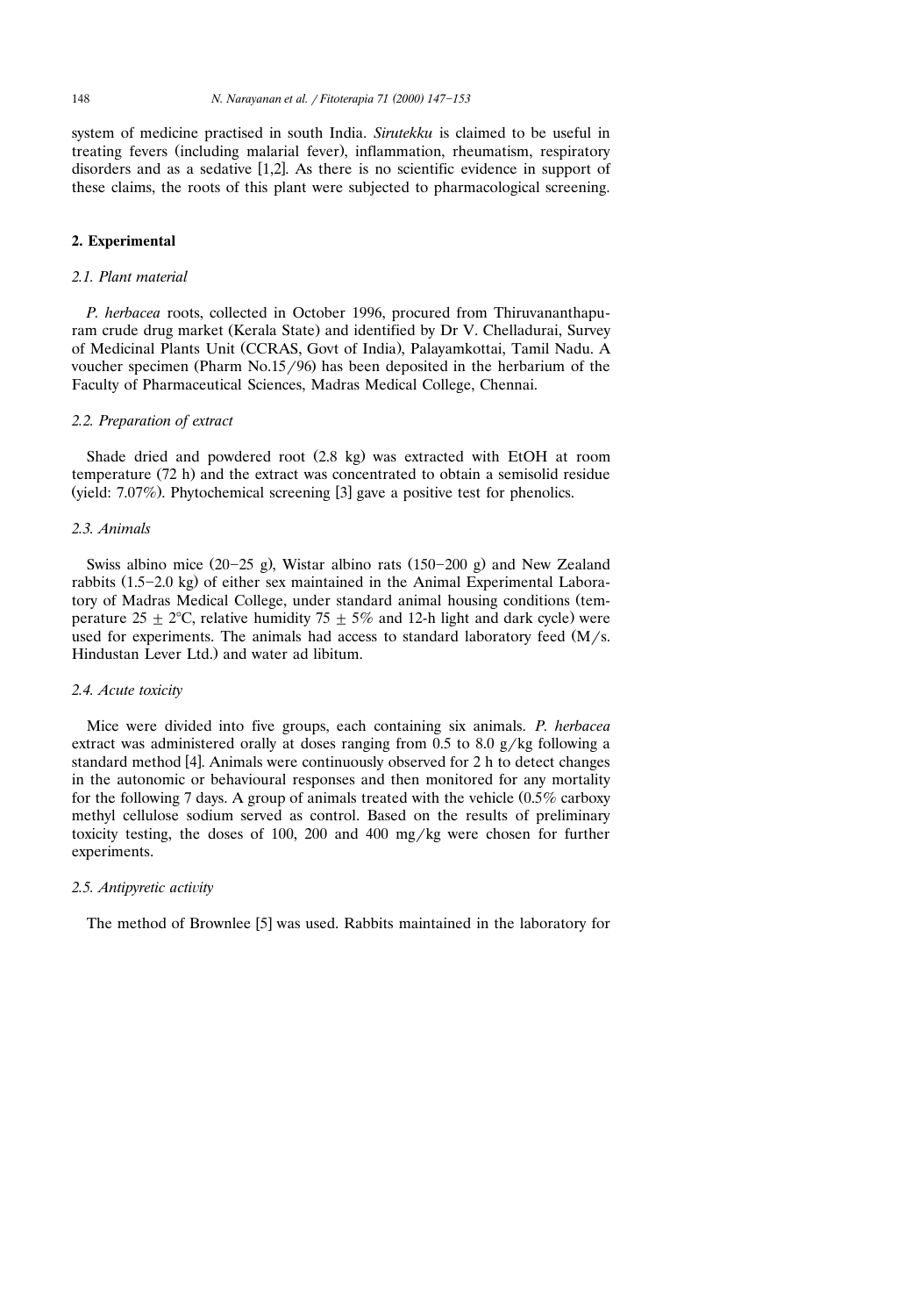24 h prior to the experiment were used. Typhoid-Paratyphoid A,B (TAB) vaccine  $(0.1 \text{ ml})$  was injected into the marginal ear-vein and the rectal temperature was recorded every 15 min using 'Electrolab' 18 channel telethermometer. *P. herbacea* extract was administered orally in doses of 100, 200 or 400 mg/kg, 60 min after TAB vaccine injection. Subsequently, the rectal temperature was recorded every 30 min up to 3 h. Paracetamol  $(100 \text{ mg/kg}, \text{p.o})$  was used for comparison.

# *2.6. Antinocicepti*¨*e acti*¨*ity*

#### *2.6.1. Acetic acid-induced writhing*

The method of Koster et al.  $[6]$  was used. Three different groups of six mice each received the test extract at 100, 200 or 400 mg/kg of *P. herbacea*. Sixty minutes later 0.6% acetic acid (10 ml/kg) was intraperitoneally injected. The number of writhings during the following 15-min period were counted. A significant reduction in the number of writhings compared to the control animals was considered as an antinociceptive response. Morphine sulphate  $(5 \text{ mg/kg}, \text{s.c.})$  was used for comparison.

# *2.6.2. Hot plate test*

The method of Eddy and Leimbach [7] was used. Mice were treated orally with different doses (100, 200 or 400 mg/kg) of test extract. The animals were placed on a hot plate maintained at  $55 \pm 0.5^{\circ}$ C. The time taken to lick the hind-paw (taken as the reaction time) was measured just prior to drug administration and then at 30-min intervals up to 3 h. For each animal, reaction times were plotted against the time of observation and the area under the time response curve was calculated as a measure of antinociceptive activity. Morphine sulphate  $(5 \text{ mg/kg}, \text{s.c.})$  was used for comparison.

# *2.7. Anti-inflammatory acti*¨*ity*

#### *2.7.1. Acute inflammation*

The method of Winter et al. [8] was used (carrageenin-induced paw-edema in rats). One percent carrageenin suspension  $(0.1 \text{ ml})$  was injected into the plantar surface of the right hind-paw. The extract  $(100, 200 \text{ or } 400 \text{ mg/kg})$  was administered orally 60 min prior to carrageenin injection. Control animals received an equal volume (10 ml/kg) of vehicle while phenylbutazone (100 mg/kg, p.o) was used as the standard drug. The paw volume was measured 4 h later using a plethysmograph. The difference in volume between the left and the right hind-paws was taken as a measure of edema.

#### *2.7.2. Chronic inflammation*

The method of Winter and Porter  $[9]$  was used (cotton-pellet granuloma in rats). Under light ether-anaesthesia, sterile cotton-pellets weighing 10 mg were implanted subcutaneously in the arm-pits. The animals were treated orally with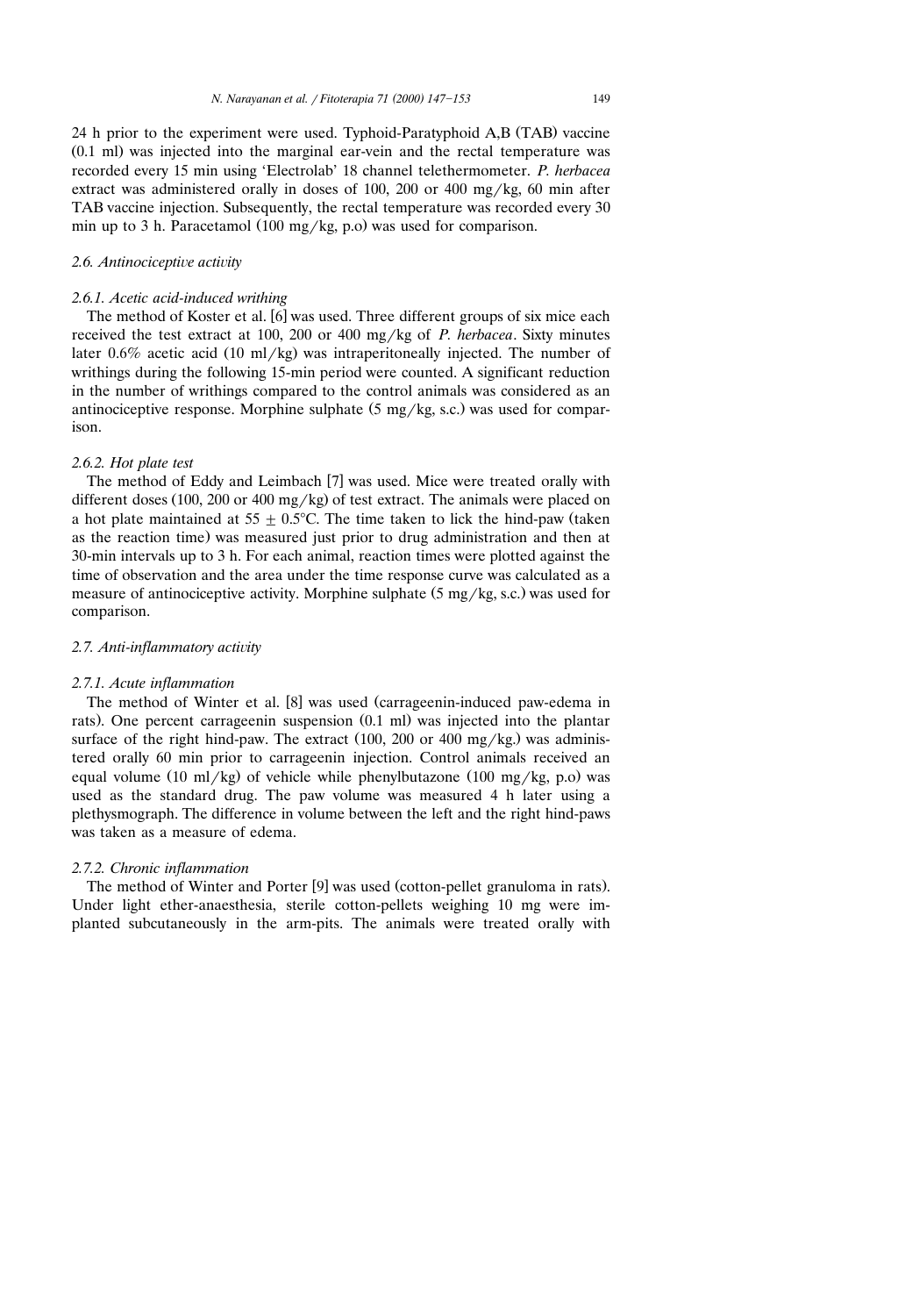different doses of extract  $(100, 200 \text{ or } 400 \text{ mg/kg/day})$  for 7 days. They were killed on the 8th day, the cotton pellets were removed, freed from adhering tissue, dried at  $50^{\circ}$ C for 24 h and weighed. Control and standard drug (phenylbutazone) groups were used for comparison as in the acute model.

## *2.8. Statistical analysis*

Differences between control and treated groups were tested for statistical significance by the Student's *t*-test.

# **3. Results**

#### *3.1. Acute toxicity*

The alcoholic extract of *P. herbacea* roots, when orally administered in the dose range of  $0.5-8.0$  g/kg to mice, did not produce any significant change in the autonomic or behavioural responses during the observation period. No mortality was observed up to the 7th day of monitoring.



Fig. 1. Effect of ethanol extract of *P. herbacea* roots on TAB vaccine-induced pyrexia in rabbits. Results are mean  $\pm$  S.E.M.,  $n = 6$ ;  $*P < 0.01$  vs. control, Student's *t*-test.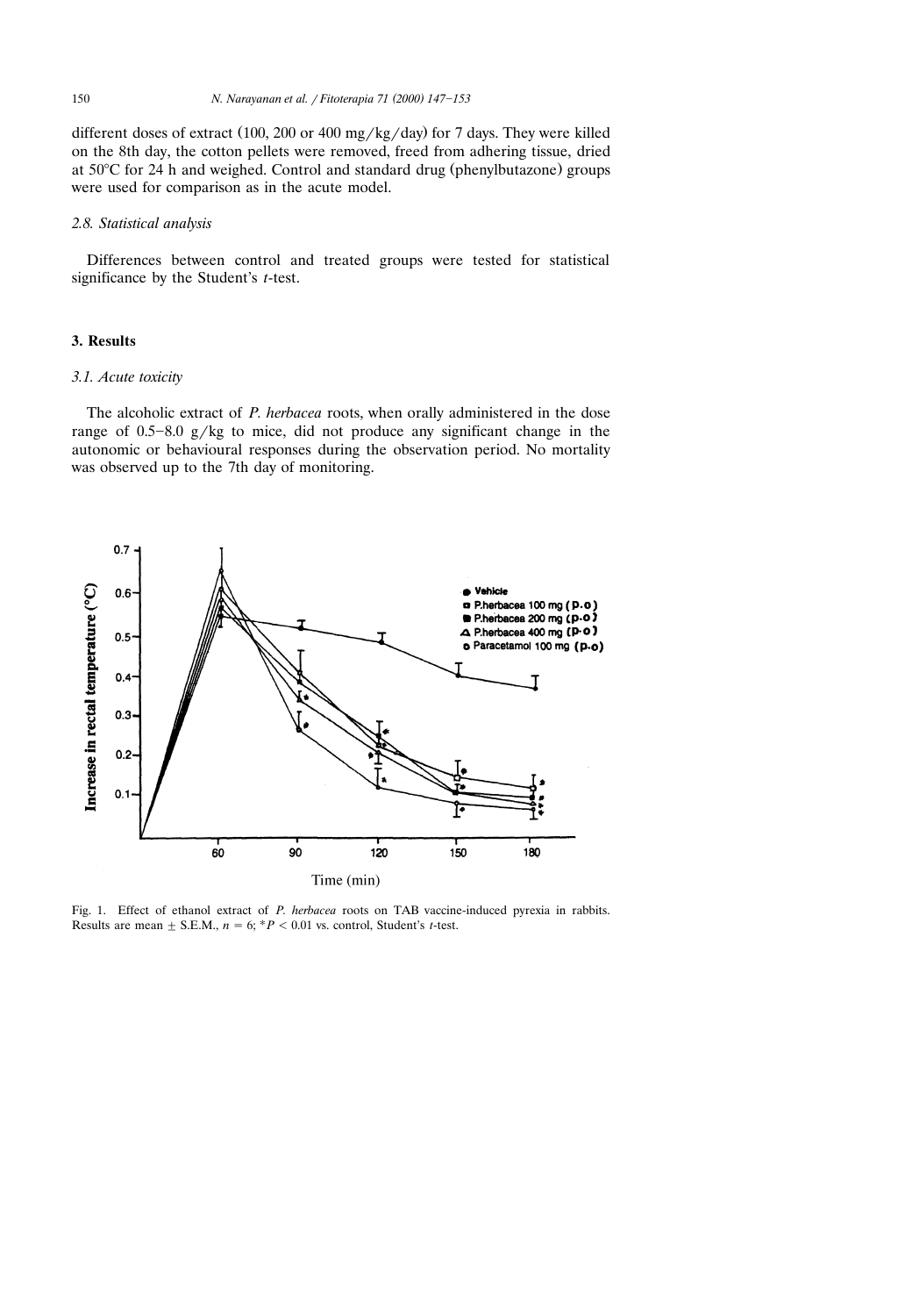Table 1 Effect of the ethanol extract of *P. herbacea* roots on acetic acid-induced writhing and hot plate methods

| in mice <sup>a</sup> |         |                     |                          |
|----------------------|---------|---------------------|--------------------------|
| Treatment            | Dose    | Acetic acid-induced | Hot plate                |
| (route)              | (mg/kg) | writhing            | $AUC$ (cm <sup>2</sup> ) |

| (route)                                                  | (mg/kg) | $-0.000$<br>$AUC$ (cm <sup>2</sup> )<br>writhing<br>Number of writhings |                     |
|----------------------------------------------------------|---------|-------------------------------------------------------------------------|---------------------|
| Control (vehicle, $10 \text{ ml/kg}, p.o$ ) <sup>o</sup> |         | $30.3 + 0.90$                                                           | $1.63 + 0.43$       |
| Morphine sulphate (s.c.)                                 |         | $1.0 + 0.20^{**}$                                                       | $32.60 + 1.10^{**}$ |
| $P.$ herbacea $(p.o.)$                                   | 100     | $26.0 + 1.65^*$                                                         | $5.90 + 0.62^{**}$  |
|                                                          | 200     | $24.2 + 1.80^*$                                                         | $7.10 + 1.40$ **    |
|                                                          | 400     | $23.5 + 1.70^*$                                                         | $7.70 + 1.58$ **    |
|                                                          |         |                                                                         |                     |

<sup>a</sup> Values are mean  $\pm$  S.E.M.,  $n = 6$ ;  ${}^{*}P$  < 0.05,  ${}^{**}P$  < 0.01 vs. control; Student's *t*-test. b<sup>b</sup> Vehicle: 0.5% carboxy methyl cellulose sodium suspension.

#### *3.2. Antipyretic acti*¨*ity*

Administration of TAB vaccine in rabbits produced a significant increase in rectal temperature at 60 min, which gradually decreased after 120 min. Treatment with *P. herbacea* (100-400 mg/kg, p.o) significantly reduced the rectal temperature, dose dependently during the whole period of observation (Fig. 1).

# *3.3. Antinocicepti*¨*e acti*¨*ity*

Morphine treatment significantly reduced the number of acetic acid-induced writhings and also showed a significant increase in the AUC in hot plate method. Following *P. herbacea* (100–400 mg/kg, p.o.) significant but not dose-dependent effects were observed with both methods (Table 1).

#### *3.4. Anti-inflammatory acti*¨*ity*

In carrageenin-induced paw edema method (acute model), the standard anti-inflammatory agent phenylbutazone produced a significant reduction in the volume of paw edema whereas no reduction was observed with *P. herbacea* extract. On the contrary, a mild, but statistically significant reduction was observed in the weight of cotton pellets in animals treated with 200 and 400 mg/kg of *P. herbacea* (Table 2).

# **4. Discussion**

Among several traditional claims, the effectiveness of *Sirutekku* in fever and inflammation has been particularly emphasised  $[2]$ . Hence, it was considered that pharmacological investigation on *P. herbacea* for these properties was deserved to scientifically validate the traditional claims. The antinociceptive effect was also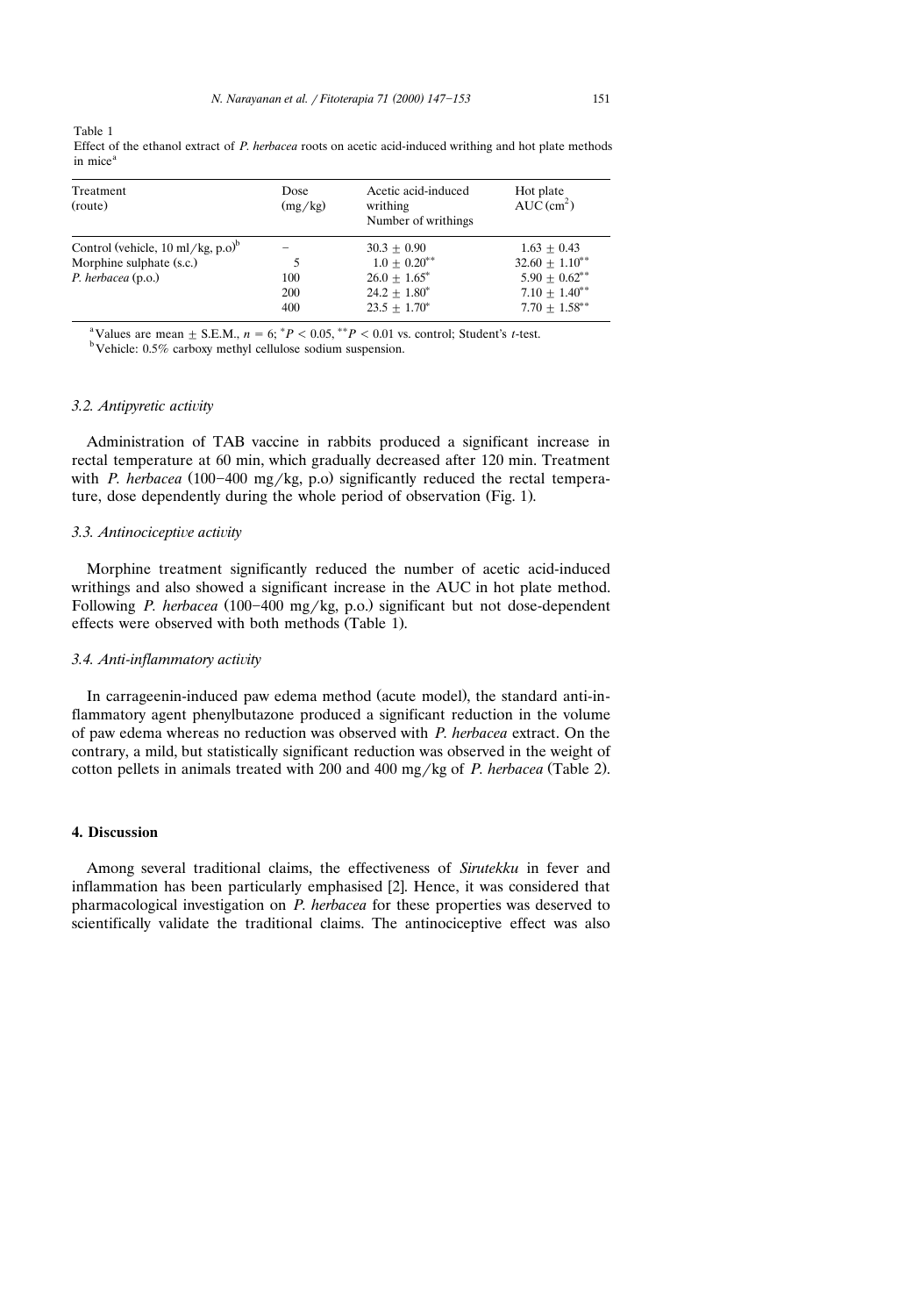| Treatment<br>(route)                                 | Dose<br>(mg/kg) | Carrageenin-<br>induced edema<br>Paw volume (ml) | Cotton pellet granuloma<br>Pellet weight (mg) |  |  |
|------------------------------------------------------|-----------------|--------------------------------------------------|-----------------------------------------------|--|--|
| Control (vehicle, $10 \text{ ml/kg}, p.o.^{\circ}$ ) |                 | $0.75 + 0.07$                                    | $50.18 + 1.05$                                |  |  |
| Phenylbutazone (p.o)                                 | 100             | $0.28 + 1.10^{**}$                               | $28.25 + 1.30^{**}$                           |  |  |
| P. herbacea (p.o.)                                   | 100             | $0.80 + 0.06$                                    | $49.08 + 2.04$                                |  |  |

Effect of the ethanol extract of *P. herbacea* roots on carrageenin-induced paw edema and cotton pellet granuloma methods in rats<sup>a</sup>

<sup>a</sup> Values are mean  $\pm$  S.E.M.,  $n = 6$ ;  ${}^{*}P$  < 0.05,  ${}^{**}P$  < 0.01 vs. control; Student's *t*-test. b<sup>b</sup> Vehicle: 0.5% carboxy methyl cellulose sodium suspension.

investigated since most of the non-steroidal agents used against fever and inflammation also possess antinociceptive activity.

200  $0.80 \pm 0.00$   $44.31 \pm 1.92^*$ <br>400  $0.73 \pm 0.11$   $43.81 \pm 1.41^*$ 

44.31  $\pm$  1.92\*

The results of acute toxicity testing indicate that the ethanol extract of *P. herbacea* is safe even up to an oral dose of 8.0  $g/kg$ .

The reduction in pyrexia after *P. herbacea* administration indicates the antipyretic effect of this plant, the response at higher doses being almost comparable to that of paracetamol.

The results of acetic acid-induced writhing and hot plate tests indicate a mild antinociceptive activity for *P. herbacea*.

*P. herbacea* seems to be devoid of any effect on inflammation after single dose administration, as the volume of paw edema was not significantly reduced when compared to vehicle treatment. However, the results of cotton pellet granuloma reveal a significant anti-inflammatory effect after repeated administration.

Thus, the results of the present study provide support to the traditional usage of *P. herbacea* in fever and less prominently in nociception and inflammation, even if further studies are needed to better evaluate these activities and the potential of the plant.

#### **Acknowledgements**

The authors thank Dr V. Chelladurai, Survey of Medicinal Plants Unit CCRAS, Ž Govt of India). Tirunelveli for the procurement and identification of the plant material and the Dean, Madras Medical College for facilities.

#### **References**

- [1] Nadkarni KM. Indian materia medica. Bombay, India: Popular Prakashan Pvt. Ltd, 1954:1009.
- [2] Murugesa Mudaliar KS. Materia medica, Part 1. 3rd ed. Govt. of Tamil Nadu, 1969:169.
- [3] Harborne JB. Biochemistry of phenolic compounds. London: Academic Press, 1968:35.

Table 2